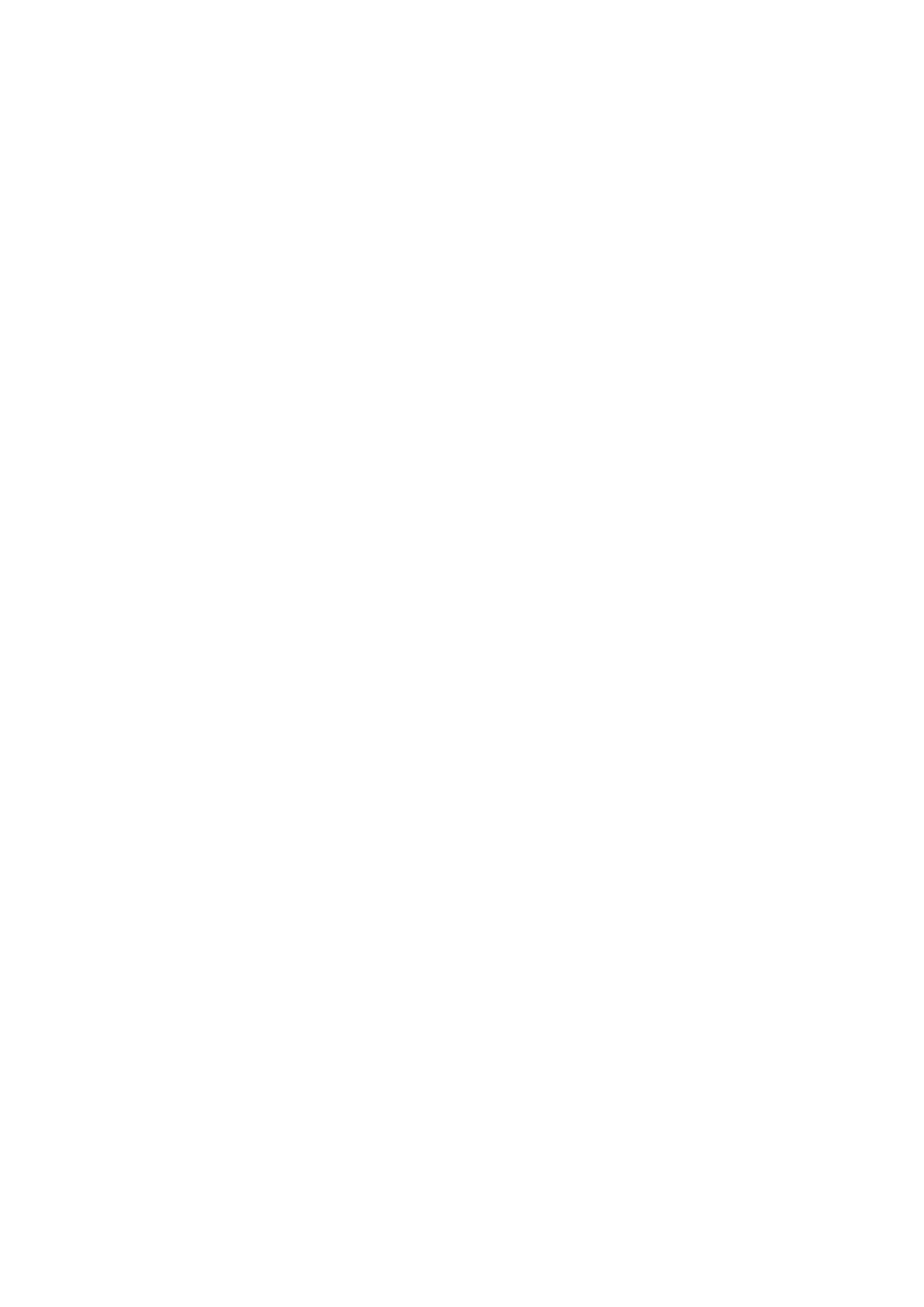448–455.

- 20 Zhao X, Ding G, Guo Y, Han J, & Gao Y. TUCH: Turning cross-view hashing into single-view hashing via generative adversarial nets. Proceedings of the 26th International Joint Conference on Artificial Intelligence. Melbourne, VIC, Australia. 2017. 3511–3517.
- Peng YX, Qi JW. CM-GANs: Cross-modal generative 21 adversarial networks for common representation learning. ACM Transactions on Multimedia Computing, Communications, and Applications, 2019, 15(1): 1–24.
- 22 Wu AC, Zheng WS, Yu HX, et al. RGB-infrared crossmodality person re-identification. Proceedings of 2017 IEEE International Conference on Computer Vision. Venice, Italy. 2017. 5380–5389.
- 23 Gray D, Tao H. Viewpoint invariant pedestrian recognition with an ensemble of localized features. Proceedings of the 10th European Conference on Computer Vision. Marseille, France. 2008. 262–275.
- 24 Li W, Zhao R, Xiao T, et al. Deepreid: Deep filter pairing neural network for person re-identification. Proceedings of 2014 IEEE Conference on Computer Vision and Pattern Recognition. Columbus, OH, USA. 2014. 152–159.
- 25 Zheng L, Shen LY, Tian L, et al. Scalable person reidentification: A benchmark. Proceedings of 2015 IEEE International Conference on Computer Vision. Santiago, Chile. 2015. 1116–1124.
- 26 Zheng ZD, Zheng L, Yang Y. Unlabeled samples generated by GAN improve the person re-identification baseline in vitro. Proceedings of 2017 IEEE International Conference on Computer Vision. Venice, Italy. 2017. 3754–3762.
- 27 Wei LH, Zhang SL, Gao W, et al. Person transfer GAN to bridge domain gap for person re-identification. Proceedings of 2018 IEEE/CVF Conference on Computer Vision and Pattern Recognition. Salt Lake City, UT, USA. 2018. 79–88.
- Ye M, Lan XY, Li JW, *et al*. Hierarchical discriminative 28 learning for visible thermal person re-identification. Proceedings of the 32nd AAAI Conference on Artificial Intelligence, the 30th Innovative Applications of Artificial Intelligence (IAAI-18), and the 8th AAAI Symposium on Educational Advances in Artificial Intelligence (EAAI-18). New Orleans, LA, USA. 2018. 7501–7508.
- 29 Dai PY, Ji RR, Wang HB, et al. Cross-modality person reidentification with generative adversarial training. Proceedings of the 27th International Joint Conference on Artificial Intelligence. Stockholm, Sweden. 2018. 2.
- 30 Liu HJ, Cheng J, Wang W, *et al*. Enhancing the

discriminative feature learning for visible-thermal crossmodality person re-identification. Neurocomputing, 2020, 398: 11–19. [doi: [10.1016/j.neucom.2020.01.089](http://dx.doi.org/10.1016/j.neucom.2020.01.089)]

- 31 Zhang SZ, Yang YF, Wang P, et al. Attend to the difference: Cross-modality person re-identification via contrastive correlation. arXiv: 1910.11656, 2019.
- 32 Hao Y, Wang NN, Gao XB, et al. Dual-alignment feature embedding for cross-modality person re-identification. Proceedings of the 27th ACM International Conference on Multimedia. New York, NY, USA. 2019. 57–65.
- 33 Xiang XZ, Lv N, Yu ZT, et al. Cross-modality person reidentification based on dual-path multi-branch network. IEEE Sensors Journal, 2019, 19(23): 11706 –11713. [doi: [10.1109/JSEN.2019.2936916\]](http://dx.doi.org/10.1109/JSEN.2019.2936916)
- 34 Ye M, Wang Z, Lan XY, et al. Visible thermal person reidentification via dual-constrained top-ranking. Proceedings of the 27th International Joint Conference on Artificial Intelligence. Stockholm, Sweden. 2018. 2. [doi: [10.24963/](http://dx.doi.org/10.24963/ijcai.2018/152) [ijcai.2018/152](http://dx.doi.org/10.24963/ijcai.2018/152)]
- 35 Hao Y, Wang NN, Li J, et al. HSME: Hypersphere manifold embedding for visible thermal person re-identification. Proceedings of the AAAI Conference on Artificial Intelligence, 2019, 33(1): 8385–8392.
- 36 Zhao YB, Lin JW, Xuan Q, et al. HPILN: A feature learning framework for cross-modality person re-identification. IET Image Processing, 2019, 13(14): 2897 –2904. [doi: [10.1049/](http://dx.doi.org/10.1049/iet-ipr.2019.0699) [iet-ipr.2019.0699](http://dx.doi.org/10.1049/iet-ipr.2019.0699)]
- 37 Ye M, Lan XY, Leng QM. Modality-aware collaborative learning for visible thermal person re-identification. Proceedings of the 27th ACM International Conference on Multimedia. Nice, France. 2019. 347–355.
- 38 Zhu YX, Yang Z, Wang L, et al. Hetero-center loss for crossmodality person [re-identification. Neurocomput](http://dx.doi.org/10.1016/j.neucom.2019.12.100)ing, 2020, 386: 97–109. [doi: [10.1016/j.neucom.2019.12.100\]](http://dx.doi.org/10.1016/j.neucom.2019.12.100)
- 39 Ye M, Lan XY, Wang Z, et al. Bi-directional centerconstrained top-ranking for visible thermal person reidentification. IEEE Transactions on Information Forensics and Security, 2019, 15: 407–419.
- 40 Zhu JY, Park T, Isola P, et al. Unpaired image-to-image translation using cycle-consistent adversarial networks. Proceedings of 2017 IEEE International Conference on Computer Vision. Venice, Italy. 2017. 2223–2232.
- 41 Qian XL, Fu YW, Xiang T, et al. Pose-normalized image generation for person re-identification. Proceedings of the 15th European Conference on Computer Vision (ECCV). Munich, Germany. 2018. 650–667.